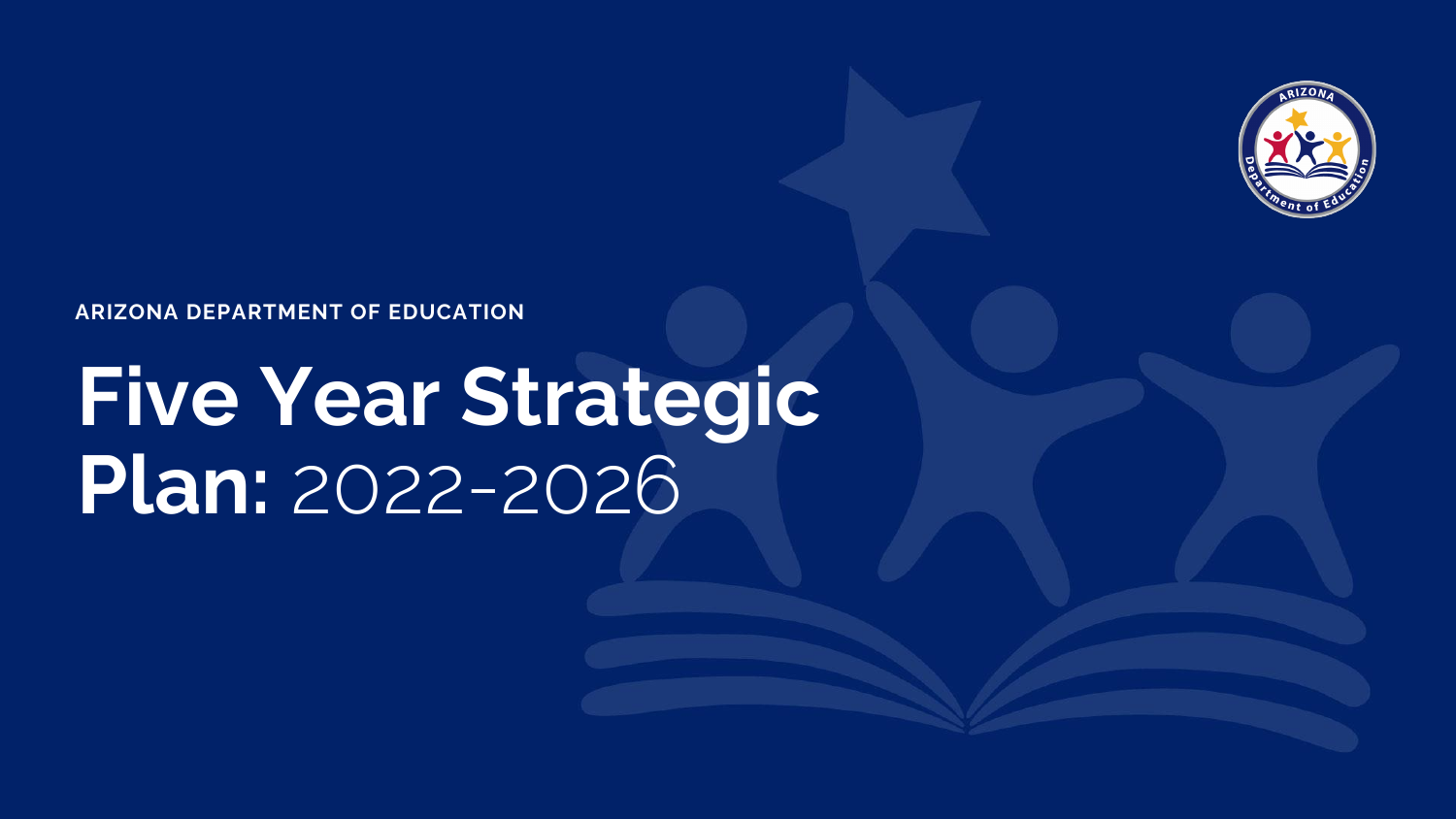### **Our Vision**

Equity for all students to achieve their full potential.

### **Our Mission**

The Arizona Department of Education advances equity and excellence for all students by serving school leaders, educators and staff, collaborating with communities, and leading with data-driven best practices.

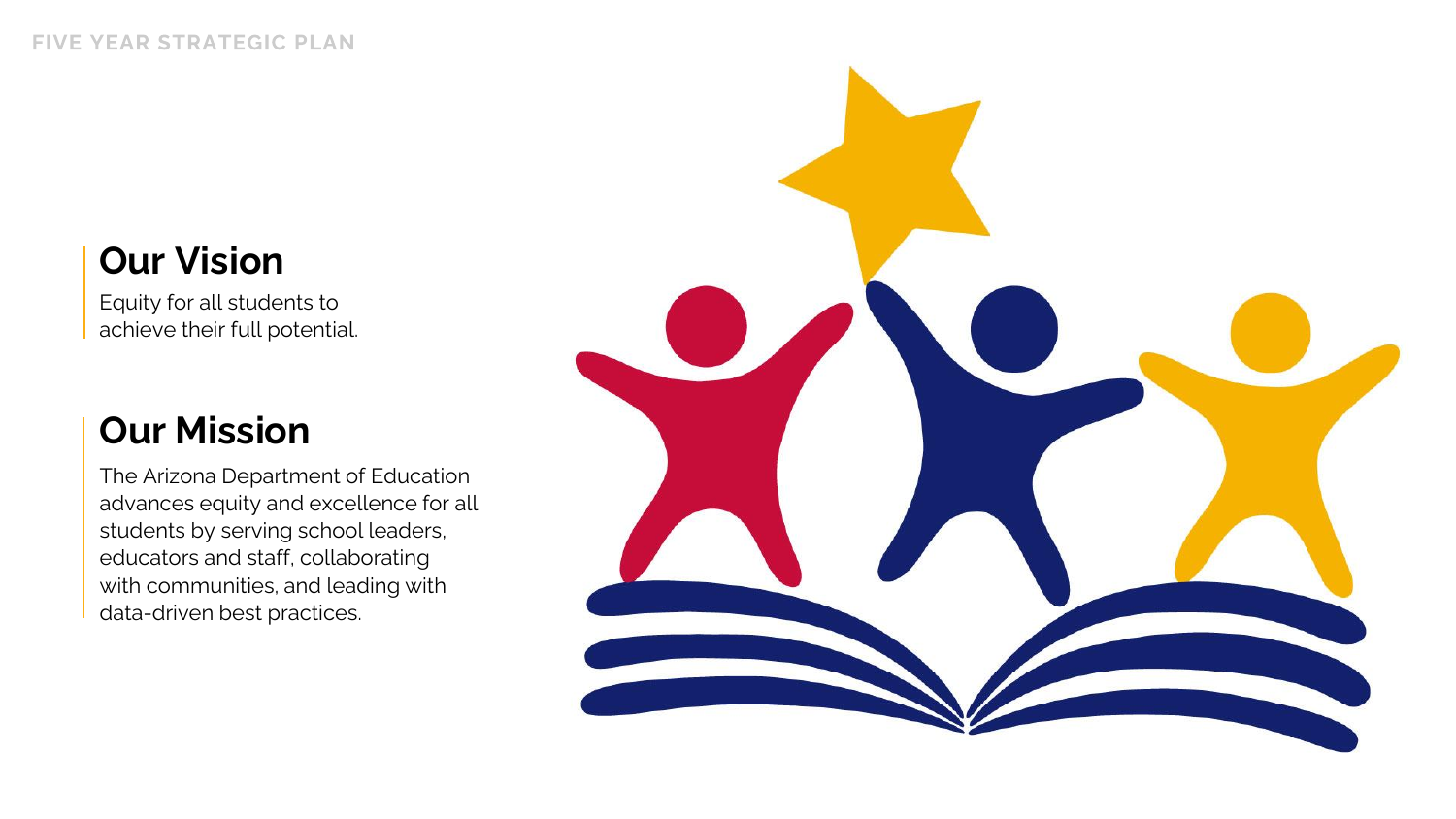### **Our Strategic Priorities**

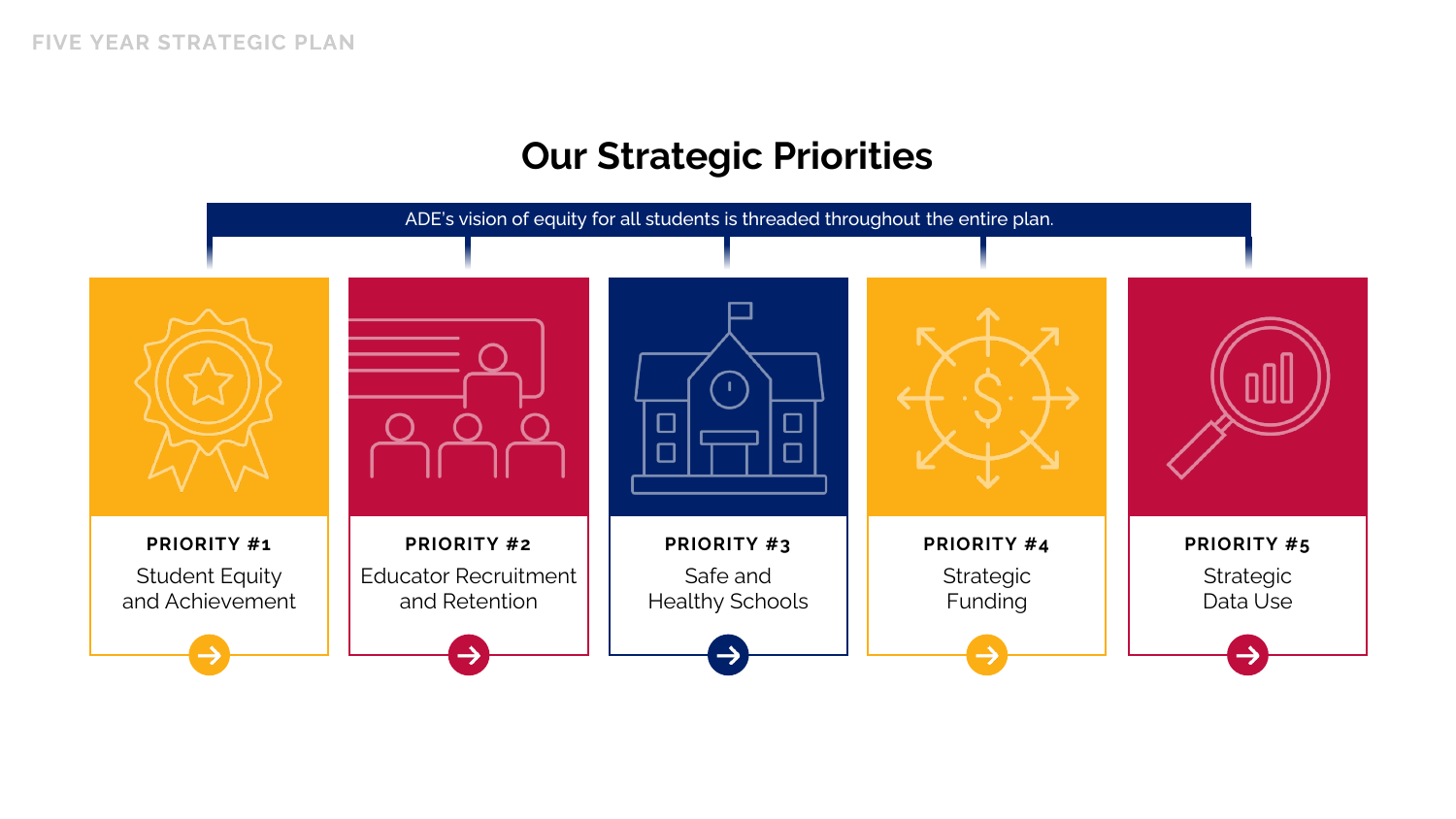#### <span id="page-3-0"></span>**PRIORITY #1**

### **Student Equity and Achievement**

#### **Goal**

Increase proficiency for all students and close achievement gaps.

### **Description**

Engaging and empowering Arizona students to reach their full potential and providing opportunities for equitable academic outcomes so all students have access to multiple pathways to achieve life -long success.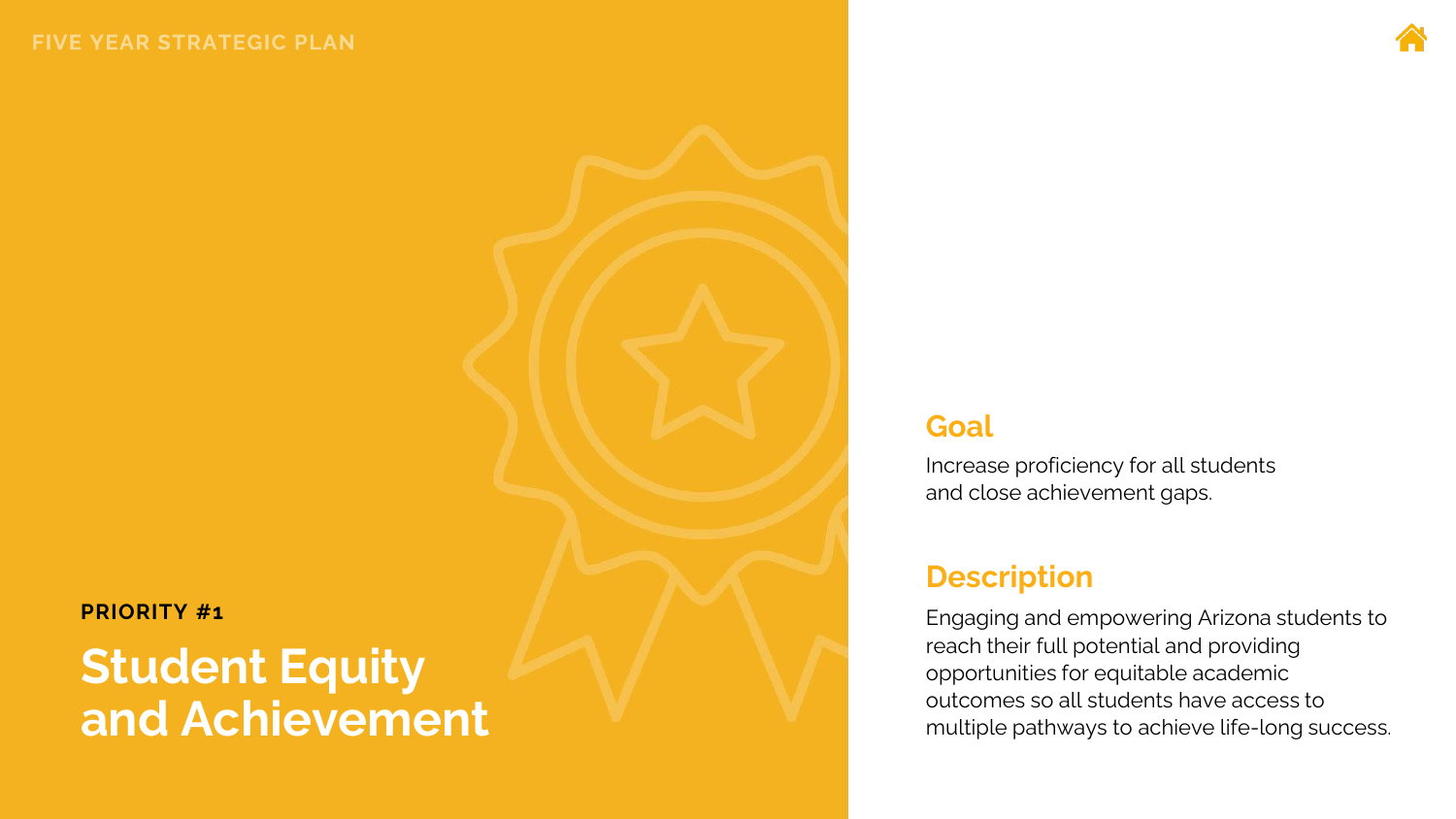

**1.3**

Develop and foster community partnerships to support the success of all Arizona students, particularly our most vulnerable student populations.

Provide targeted support to schools for **1.2** increase targeted support to sensols for  $\frac{1.2}{\frac{1.2}{\frac{1.2}{\frac{1.2}{\cdots}}}}$ 

> Support and promote implementation of effective teaching and learning frameworks that incorporate a comprehensive system of student supports, which include academic, social-emotional, and physical supports.

**1.4** Align internal and external systems to support student postsecondary outcomes.



**Support and promote imple and frameworks for research-base.** Support and promote implementation of effective models and frameworks for research-based language immersion. **1.5**

### *A***<sup>2</sup>** Indicators of Progress

% Passing AZELLA – English Proficiency

% Passing 3<sup>rd</sup> Grade Reading

% Passing 8<sup>th</sup> Grade Math

% 4-Year Cohort Graduation Rate

% Postsecondary Enrollment

v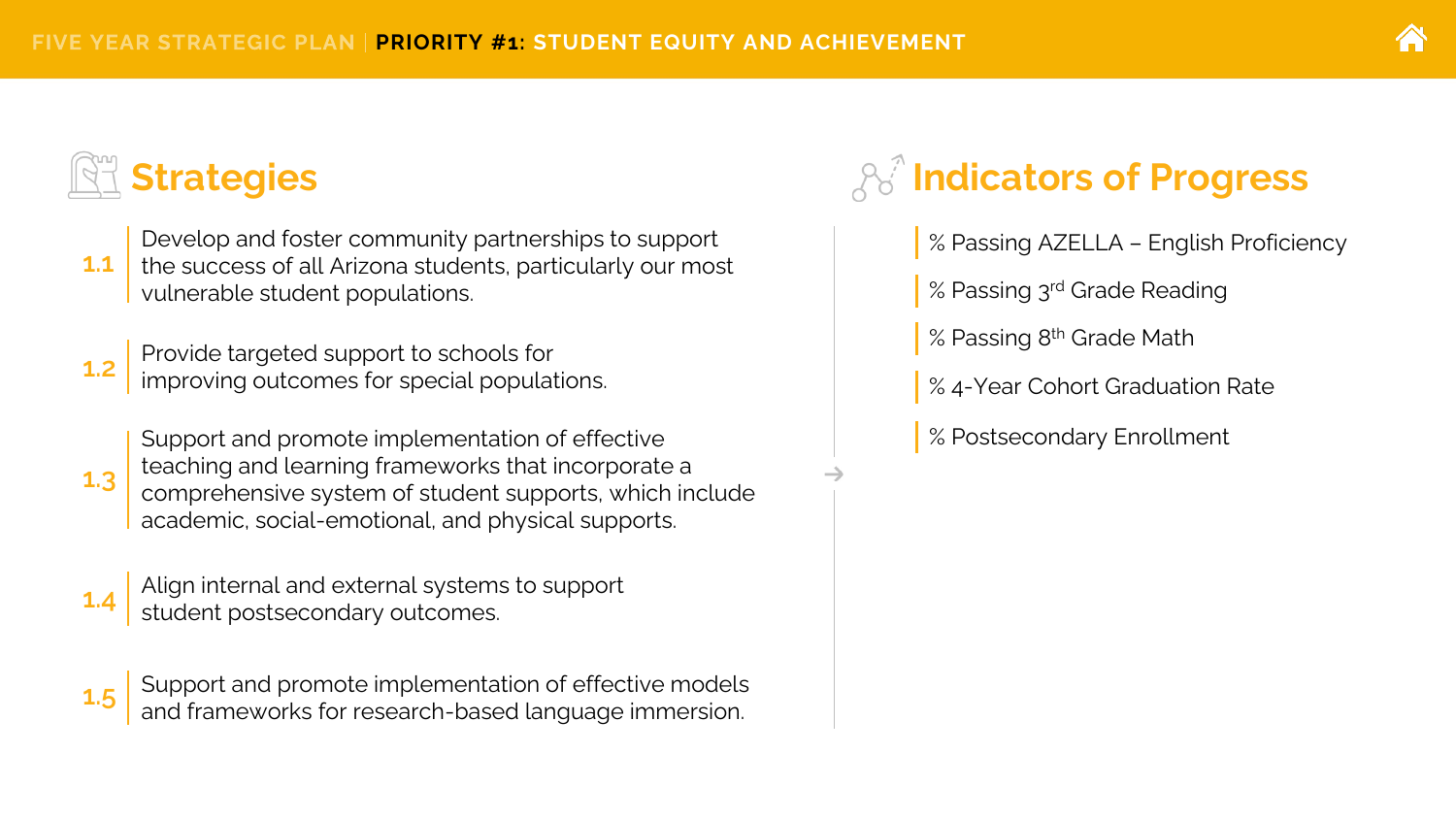

<span id="page-5-0"></span>

#### **PRIORITY #2**

### **Educator Recruitment and Retention**

#### **Goal**

Every student has access to qualified educators and leaders.

#### **Description**

Inadequate retention and recruitment of teachers and other professionals providing specialized student supports, such as school counselors has led to a staffing shortage in schools. Highly effective teachers in the classroom are the biggest predictor of student success. Arizona must foster a robust, statewide teaching profession where educators can grow and thrive professionally and personally.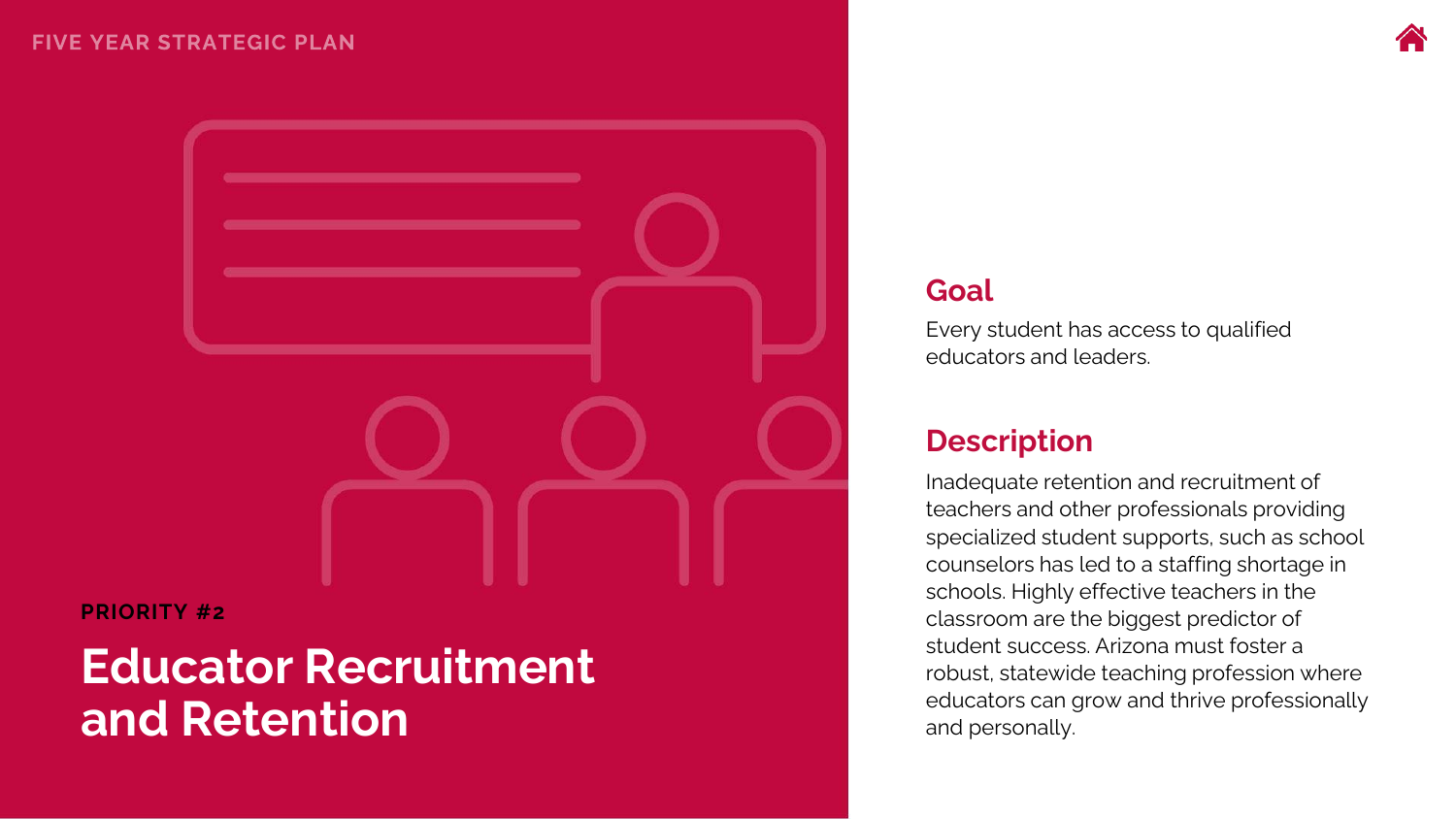- Support and promote recruitment and retention of diverse educators and leaders. **2.1**
- Expand beginning teacher and leader inductive and mentoring programs. **2.2**
- **2.3** Provide educator leadership development opportunities.

**2.4** Increase funding for recruitment and retention.

Build collaborative partnerships to ensure education professionals have access to appropriate resources and preparation, which includes culturally responsive and social-emotional training. **2.5**

Identify and facilitate opportunities to leverage state resources to support the educator workforce (benefits, facilities, procurement). **2.6**

### *A***<sup>2</sup>** Indicators of Progress

Average Years New Teachers Stay

Average Years of Experience

Critical Shortage Areas

Rate of Appropriately Certified

Alignment of Educator and Student Demographics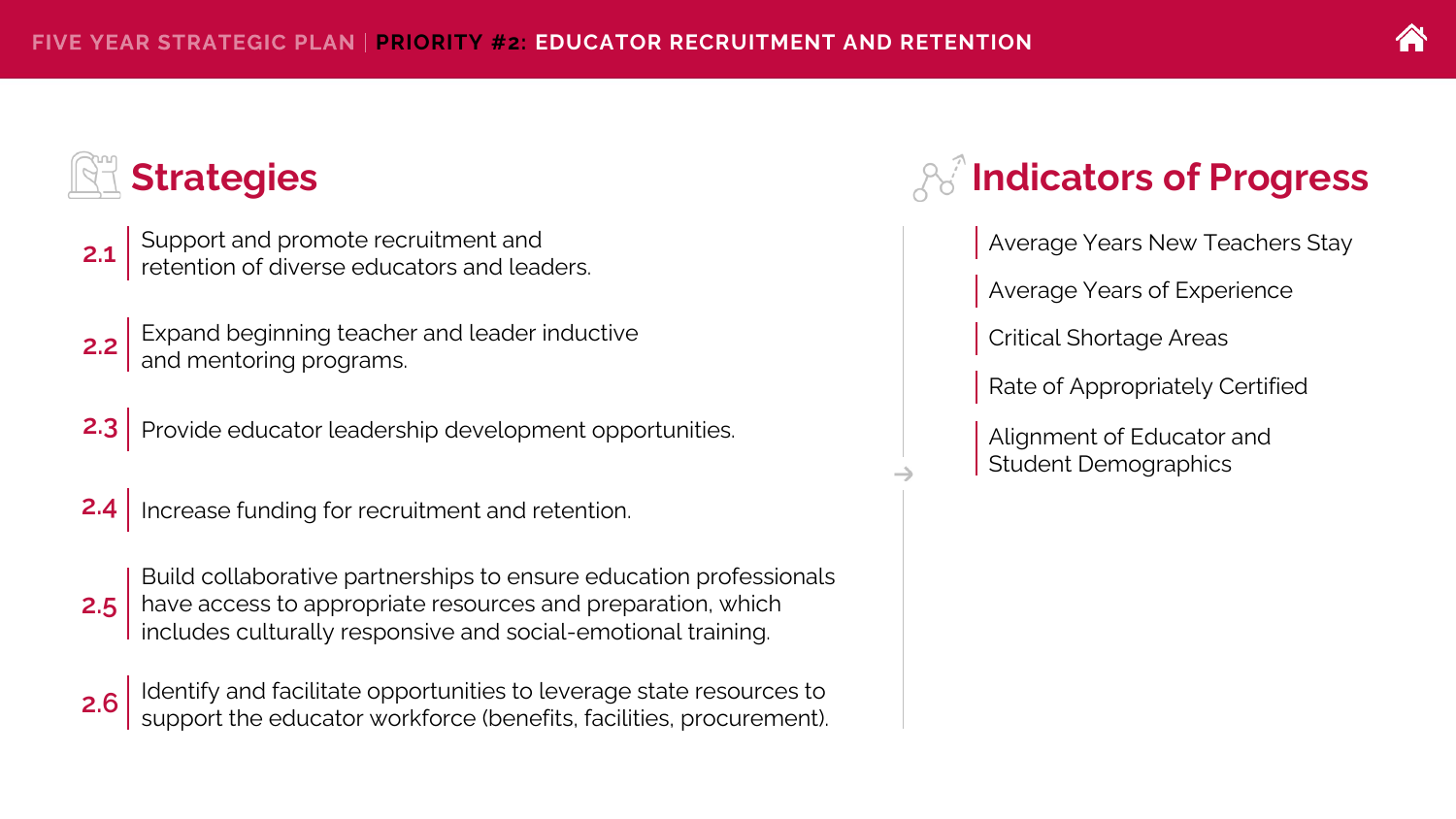<span id="page-7-0"></span>

**PRIORITY #3** 

## **Safe and Healthy Schools**

#### **Goal**

All students will learn and grow in a safe and healthy environment.

### **Description**

Integral to every child's education is their social -emotional wellbeing, of which mental and physical health and safety have a primary role. Schools need resources and information to sustain safe, healthy, supportive, and inclusive environments for students, families, and educators.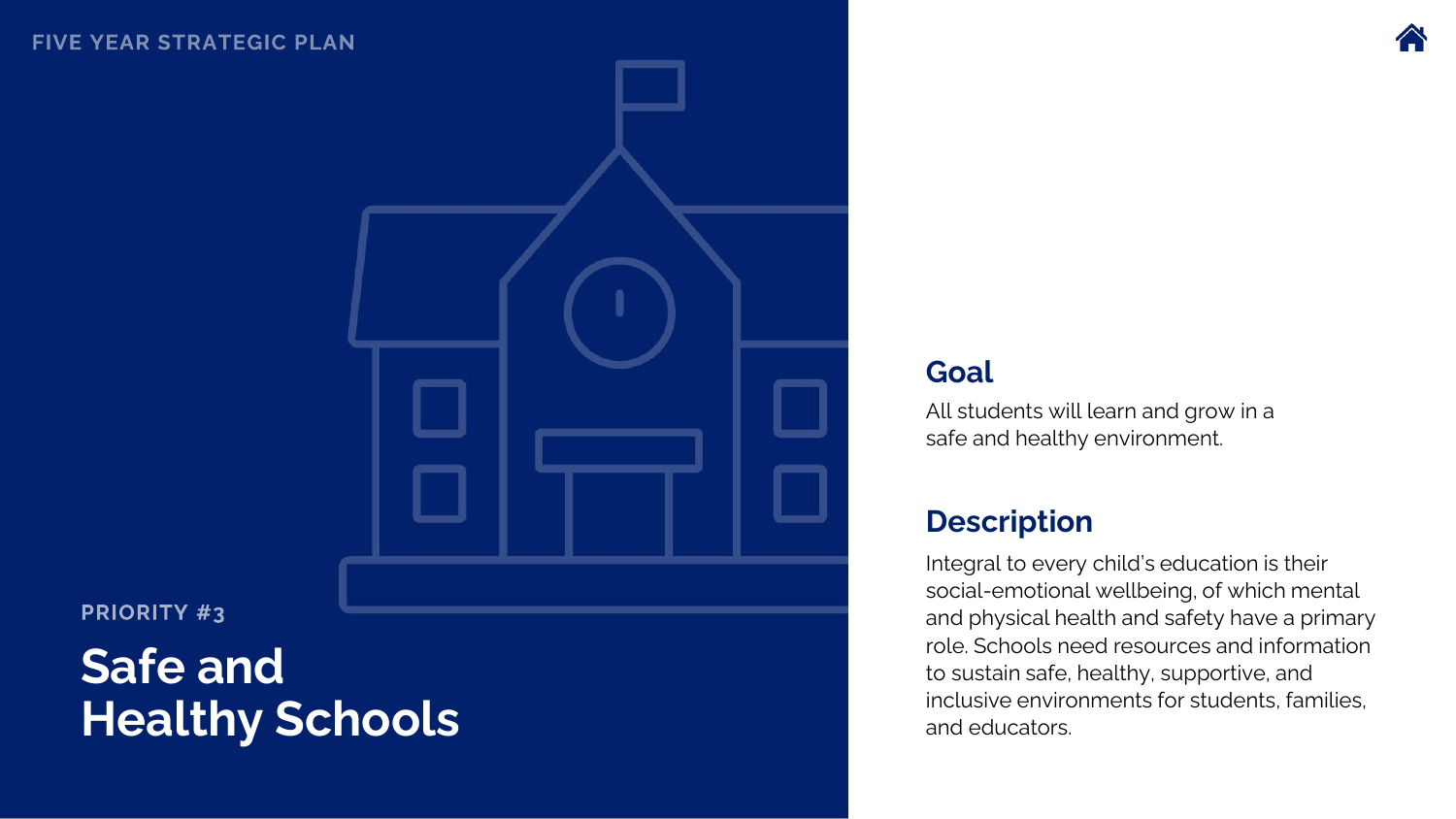| i. |  |
|----|--|

Support and promote access to nutritious meals and snacks through the USDA Child Nutrition Programs. **3.1**

Partner with public health agencies to support implementation of health standards in schools. **3.2**

Support and promote recruitment and retention of school counselors, school psychologists, and school social workers. **3.3**



Promote and support implementation of Social Emotional Learning competencies. **3.4**

Implement the recommendations of the School **3.5** Safety Taskforce.

### **Indicators of Progress**

# of Meals Served

v

School Discipline Data

Mental Health Personnel to Student Ratios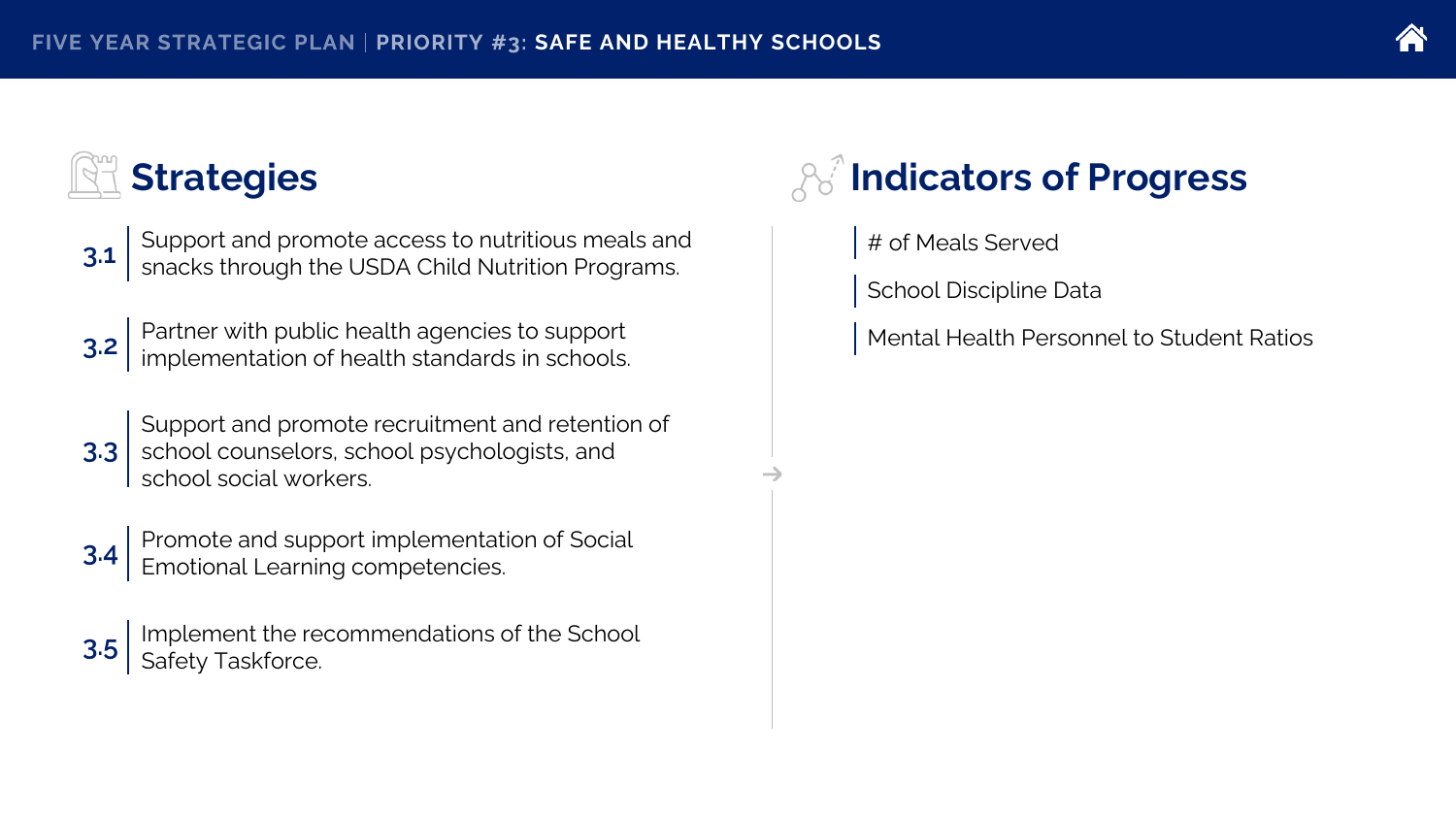<span id="page-9-0"></span>

#### **Goal**

Maximize effective use of funds in school districts and charter schools.

#### **Description**

The federal government has made historic investment in K -12 education in response to the COVID -19 pandemic. Arizona will oversee four billion dollars in relief and recovery funds for use through September 2024. ADE will provide schools with targeted assistance to maximize availability and use of grant funding to support communities recovering from COVID -19, position our state's educational system to support student success, and ensure Arizona has a 21st century ready workforce.

**PRIORITY #4**

**Strategic Funding**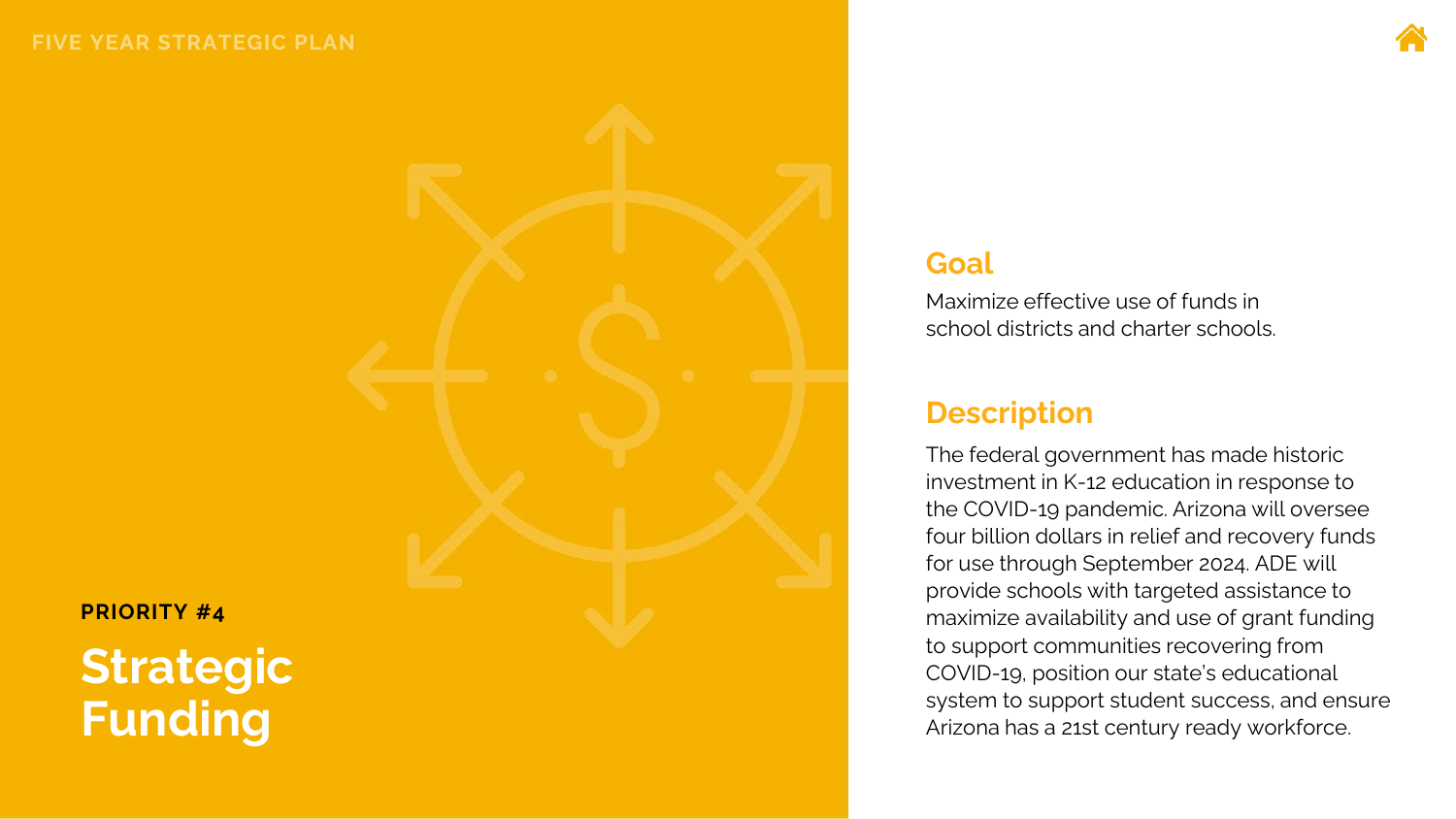- Provide cross-functional internal leadership and staff development. **4.1**
- Create partnerships and provide guidance to LEAs to support strategic use of funding. **4.2**
- Continue to build agency-wide technical assistance and support systems. **4.3**

Effectively utilize agency funding to support students, teachers, leaders, families, and communities. **4.4**

### *A***<sup>2</sup>** Indicators of Progress

- % of LEA Grant Applications Submitted
- % of Grant Applications Approved
- # of Trainings Attended

v

% Draw Down of Allocated Federal Funds Each Year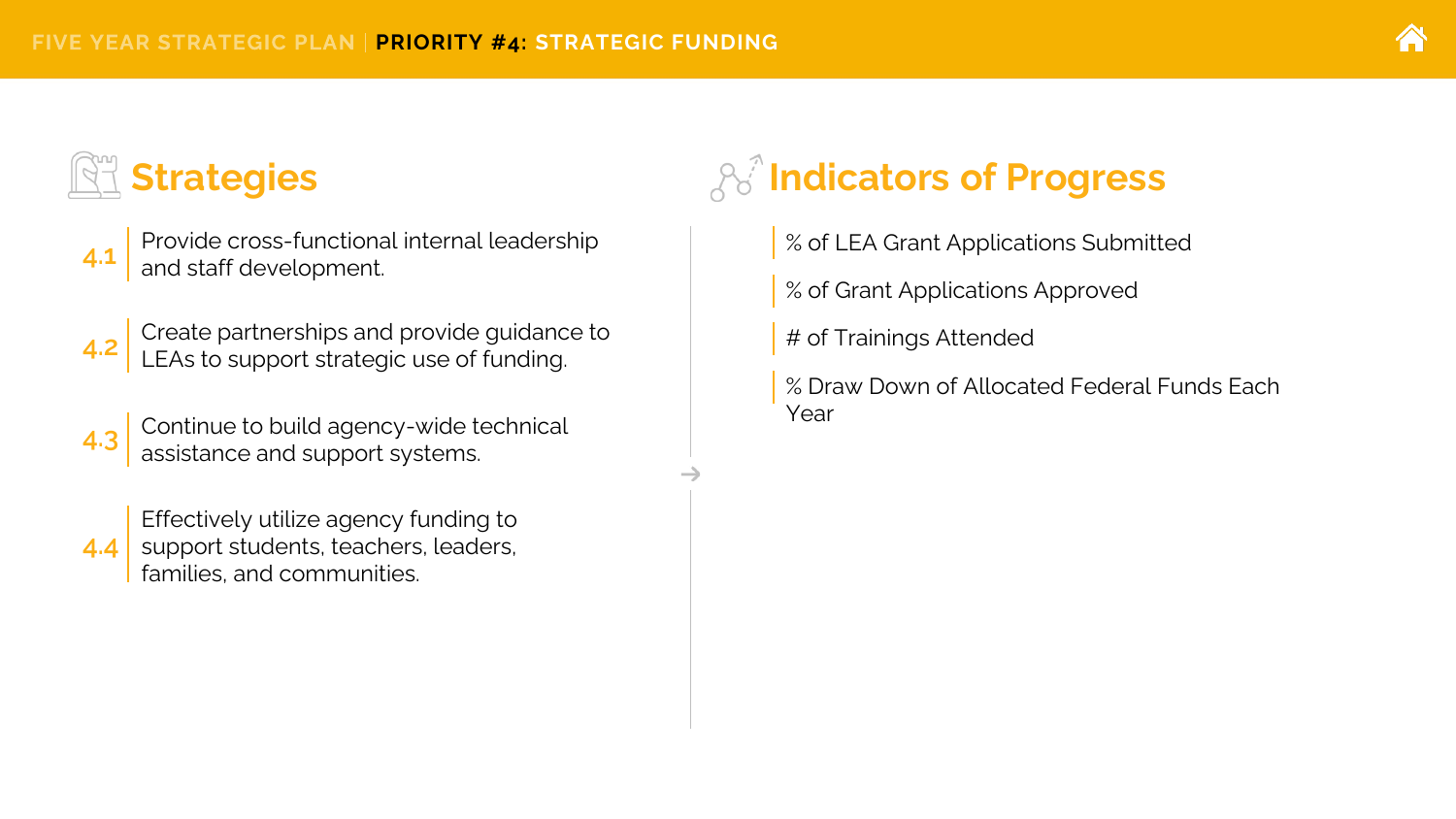<span id="page-11-0"></span>

**PRIORITY #5**

### **Strategic Data Use**

#### **Goal**

Increase access to timely, accurate and useful information to drive decision making.

#### **Description**

The data ADE collects have value beyond the purpose for which they are collected. Through data governance and capacity building, ADE can leverage data to improve outcomes. ADE will collect, create, use and share data strategically in compliance with federal and state law and with consideration of quality, privacy and equity.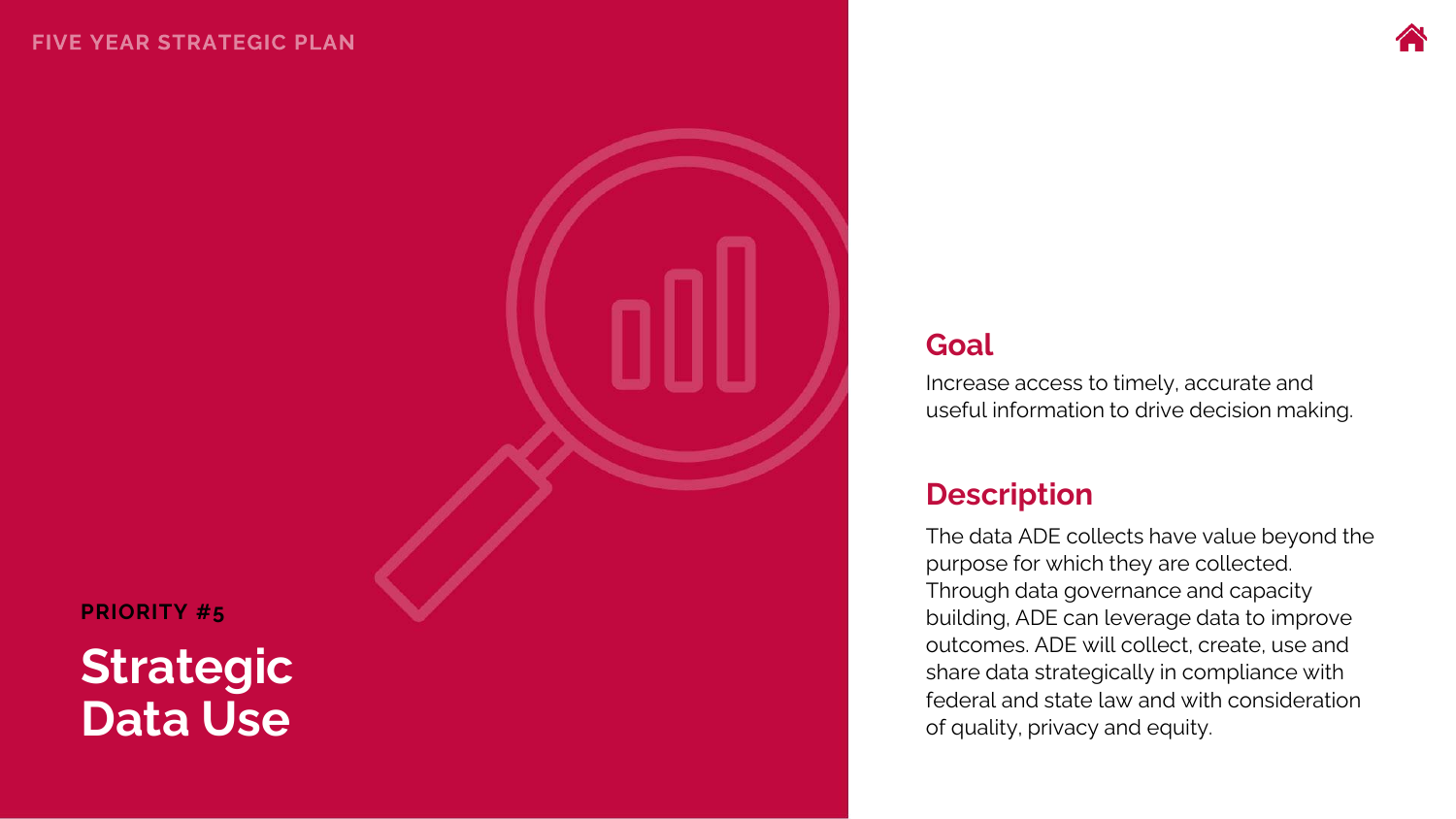Protect student privacy through implementation of best practices in data governance. **5.1**

- Document the scope of data that is collected, stored and reported by ADE. **5.2**
- Facilitate collection of valid and reliable data through data literacy training and technical assistance. **5.3**

Modernize technology systems for collecting and **5.3** reporting data.

**5.5** Make data accessible and usable to staff and public.

### **Indicators of Progress**

Timeliness of Response to Data and Public Records Requests

# of Data Sharing Agreements

v

# of Staff and Stakeholders Trained